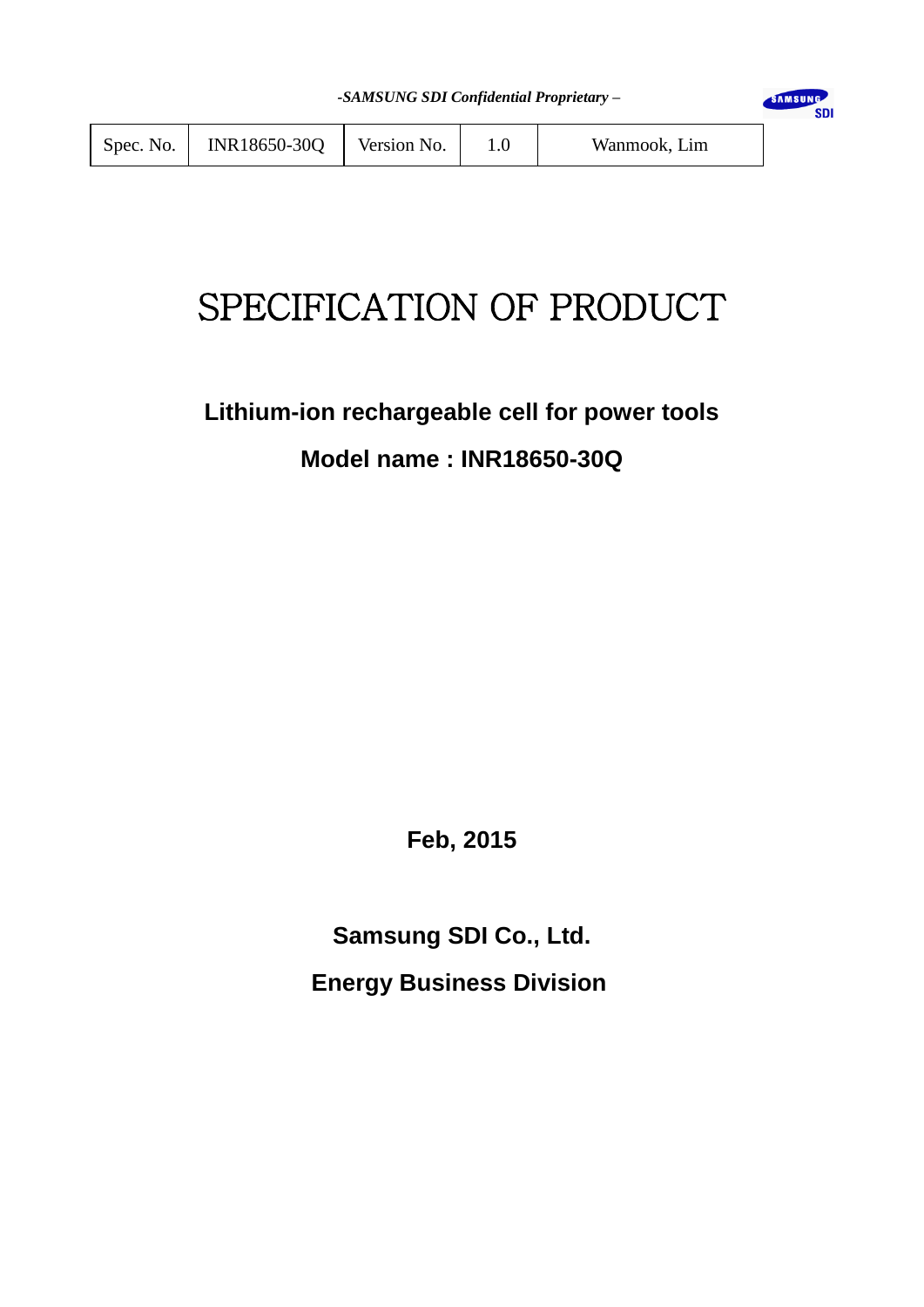| -SAMSUNG SDI Confidential Proprietary - |           |              |             |         |              | SAMSUNG |
|-----------------------------------------|-----------|--------------|-------------|---------|--------------|---------|
|                                         | Spec. No. | INR18650-30Q | Version No. | $1.0\,$ | Wanmook, Lim |         |

# **Revision history**

| Revision | Date('yr-m-d) | Page | Item | Description          | Changes      |
|----------|---------------|------|------|----------------------|--------------|
| No.      |               |      |      |                      | ' Author     |
| v1.0     | $15-02-02$    |      |      | <b>First Edition</b> | Wan-Mook Lim |
|          |               |      |      |                      |              |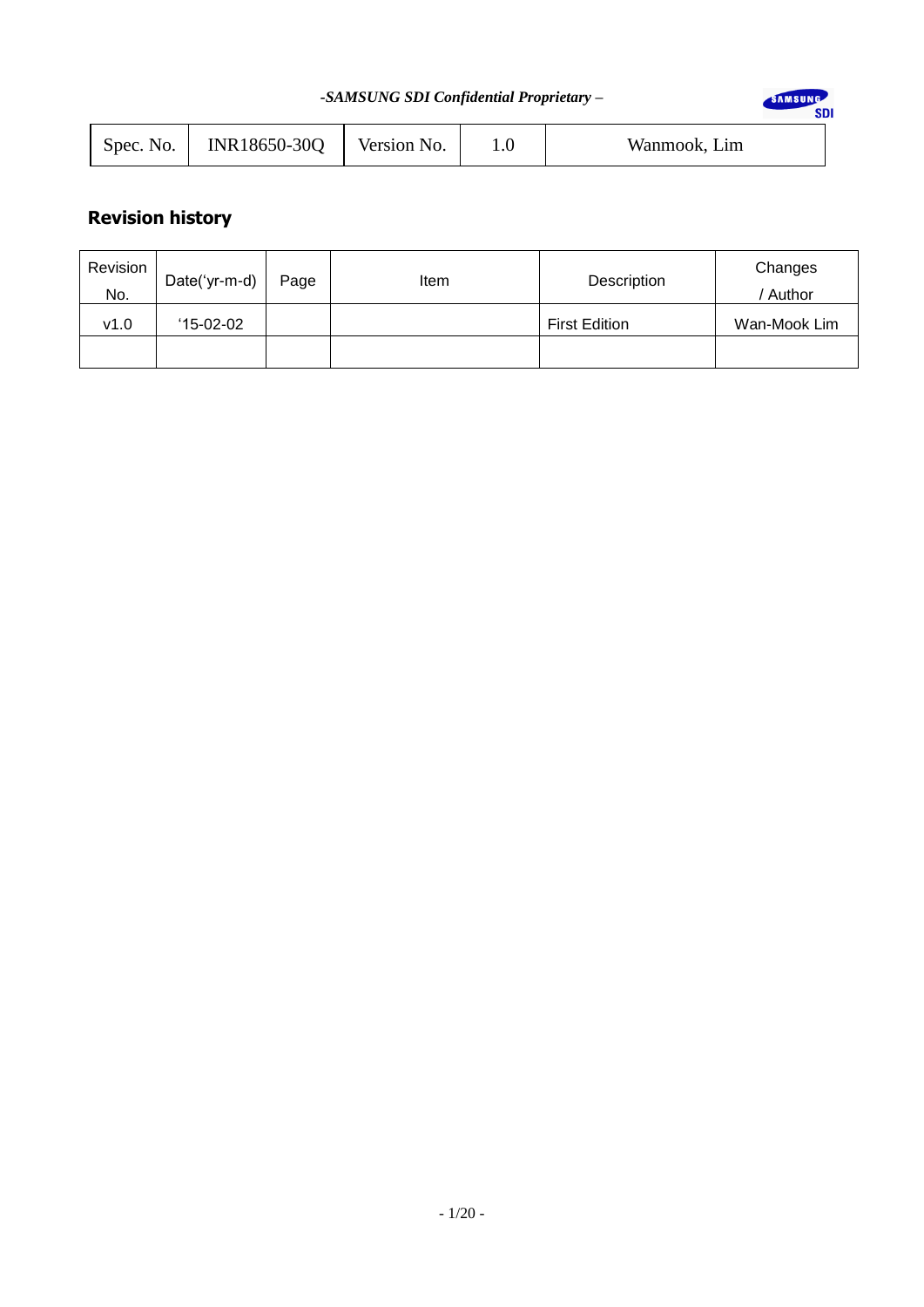SAMSUNG

**SDI** 

| Spec. No. | INR18650-30Q | Version No. |  | Wanmook, Lim |
|-----------|--------------|-------------|--|--------------|
|-----------|--------------|-------------|--|--------------|

# **1.0. Scope**

This product specification has been prepared to specify the rechargeable lithium-ion cell

('cell') to be supplied to the customer by Samsung SDI Co., Ltd.

# **2.0. Description and model**

- 2.1 Description lithium-ion rechargeable cell
- 2.2 Model name INR18650-30Q

# **3.0. Nominal specifications**

| <b>Item</b>                                         | <b>Specification</b>                                                                                                                                          |
|-----------------------------------------------------|---------------------------------------------------------------------------------------------------------------------------------------------------------------|
| 3.1 Minimum discharge capacity                      | 2,950mAh<br>Charge: 1.50A, 4.20V, CCCV 150mA cut-off,<br>Discharge: 0.2C, 2.5V discharge cut-off                                                              |
| 3.2 Nominal voltage                                 | 3.6V                                                                                                                                                          |
| 3.3 Standard charge                                 | CCCV, 1.50A, $4.20 \pm 0.05$ V, 150mA cut-off                                                                                                                 |
| 3.4 Rated charge                                    | CCCV, 4A, $4.20 \pm 0.05$ V, 100mA cut-off                                                                                                                    |
| 3.6 Charging time                                   | Standard charge: 180min / 150mA cut-off<br>Rated charge: 70min (at 25°C) / 100mA cut-off                                                                      |
| 3.7 Max. continuous discharge<br>(Continuous)       | 15A(at 25℃), 60% at 250 cycle                                                                                                                                 |
| 3.8 Discharge cut-off voltage<br>End of discharge   | 2.5V                                                                                                                                                          |
| 3.9 Cell weight                                     | 48.0g max                                                                                                                                                     |
| 3.10 Cell dimension                                 | Height: Max 65.0mm<br>Diameter: Max 18.4mm                                                                                                                    |
| 3.11 Operating temperature<br>(surface temperature) | Charge: $0$ to $50^{\circ}$ C<br>(recommended recharge release $<$ 45 $\degree$ C)<br>Discharge: -20 to 75 ℃<br>(recommended re-discharge release < 60 $°C$ ) |
| 3.12 Storage temperature                            | 1.5 year $-30-25 \text{ }^{\circ}C(1^*)$<br>$-30-45$ °C(1*)<br>3 months                                                                                       |
| (Recovery 90% after storage)                        | $-30 - 60$ °C (1*)<br>1 month                                                                                                                                 |

Note (1): If the cell is kept as ex-factory status (40±5% SOC, 25℃),

 the capacity recovery rate is more than 90% of 10A discharge capacity 100% is 2,900mAh at 23℃ with SOC 100% after formation.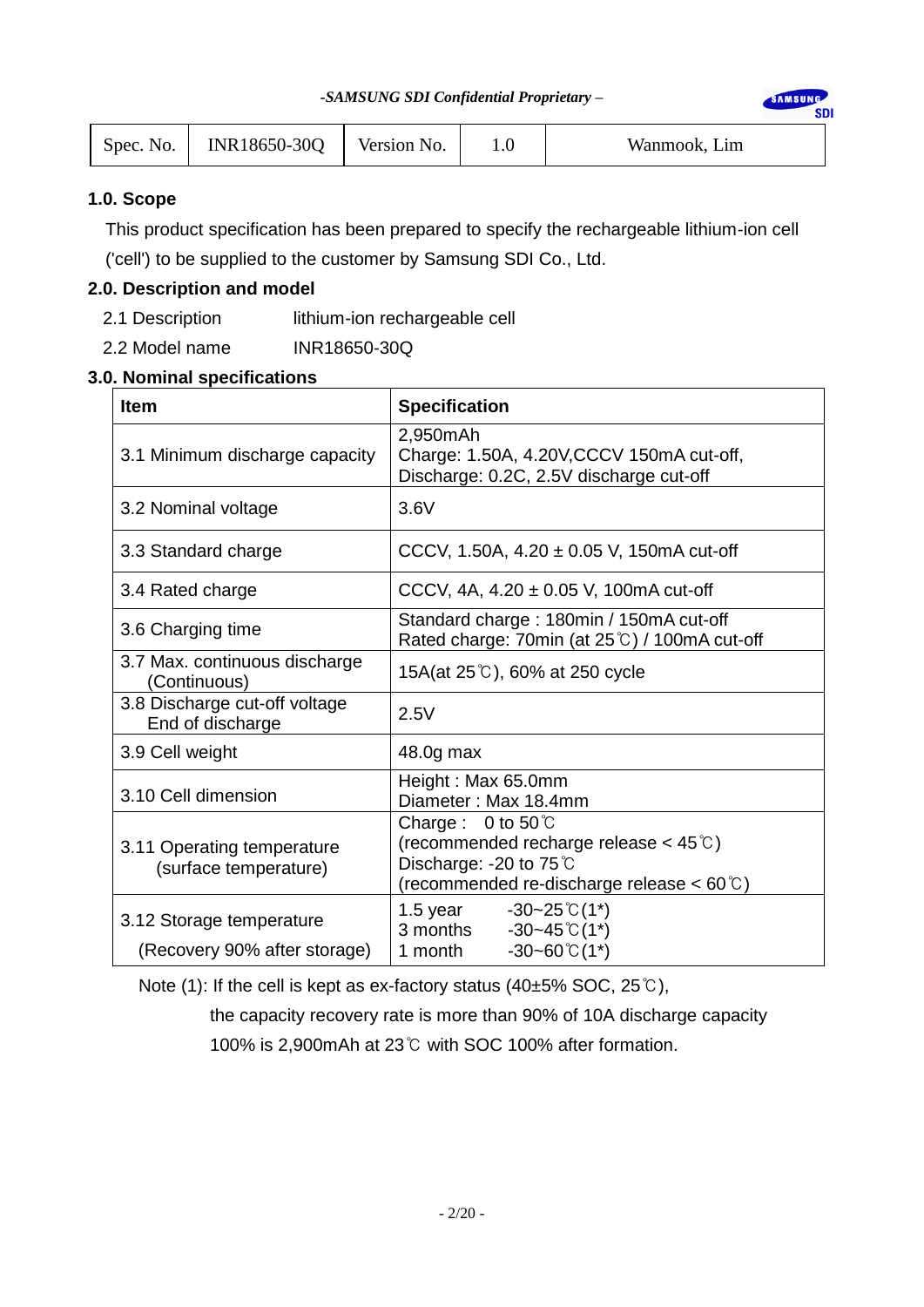EAMCHN

| Spec. No. | INR18650-30Q | Version No. |  | Wanmook, Lim |
|-----------|--------------|-------------|--|--------------|
|-----------|--------------|-------------|--|--------------|

### **4.0 Outline dimensions**

See the attachment (Fig. 1)

### **5.0. Appearance**

 There shall be no such defects as scratch, rust, discoloration, leakage which may adversely affect commercial value of the cell.

# **6.0. Standard test conditions**

6.1 Environmental conditions

 Unless otherwise specified, all tests stated in this specification are conducted at temperature 23±3°and humidity under 65%.

### 6.2 Measuring equipment

(1) Amp-meter and volt-meter

 The amp-meter and volt-meter should have an accuracy of the grade 0.5mA and mV or higher.

- (2) Slide caliper The slide caliper should have 0.01 mm scale.
- (3) Impedance meter

The impedance meter with AC 1kHz should be used.

### **7.0. Characteristics**

7.1 Standard charge

 This "Standard charge" means charging the cell CCCV with charge current 0.5CmA (1,500mA), constant voltage 4.2V and 150mA cut-off in CV mode at 23℃ for capacity.

. 7.2 Rated charge

Rated charge means charging the cell CCCV with charge current 4A and 100mA cut-off at 23℃

# 7.3 Standard discharge capacity

 The standard discharge capacity is the initial discharge capacity of the cell, which is measured with discharge current of 600mA(0.2C) with 2.5V cut-off at 23℃ within 1hour after the standard charge.

Nominal discharge capacity  $\geq 2,950$ mAh

Which complying to the minimum capacity of IEC61960 standard.

### 7.4 Rated discharge capacity

The rated discharge is the discharge capacity of the cell, which is measured with discharge current of 10A with 2.5V cut-off at 23℃ within 1 hour after the rated charge.

Standard rated discharge capacity  $\geq 2,900$ mAh

### 7.5 Initial internal impedance

Initial internal impedance measured at AC 1kHz after standard charge

Initial internal impedance ≤ 26mΩ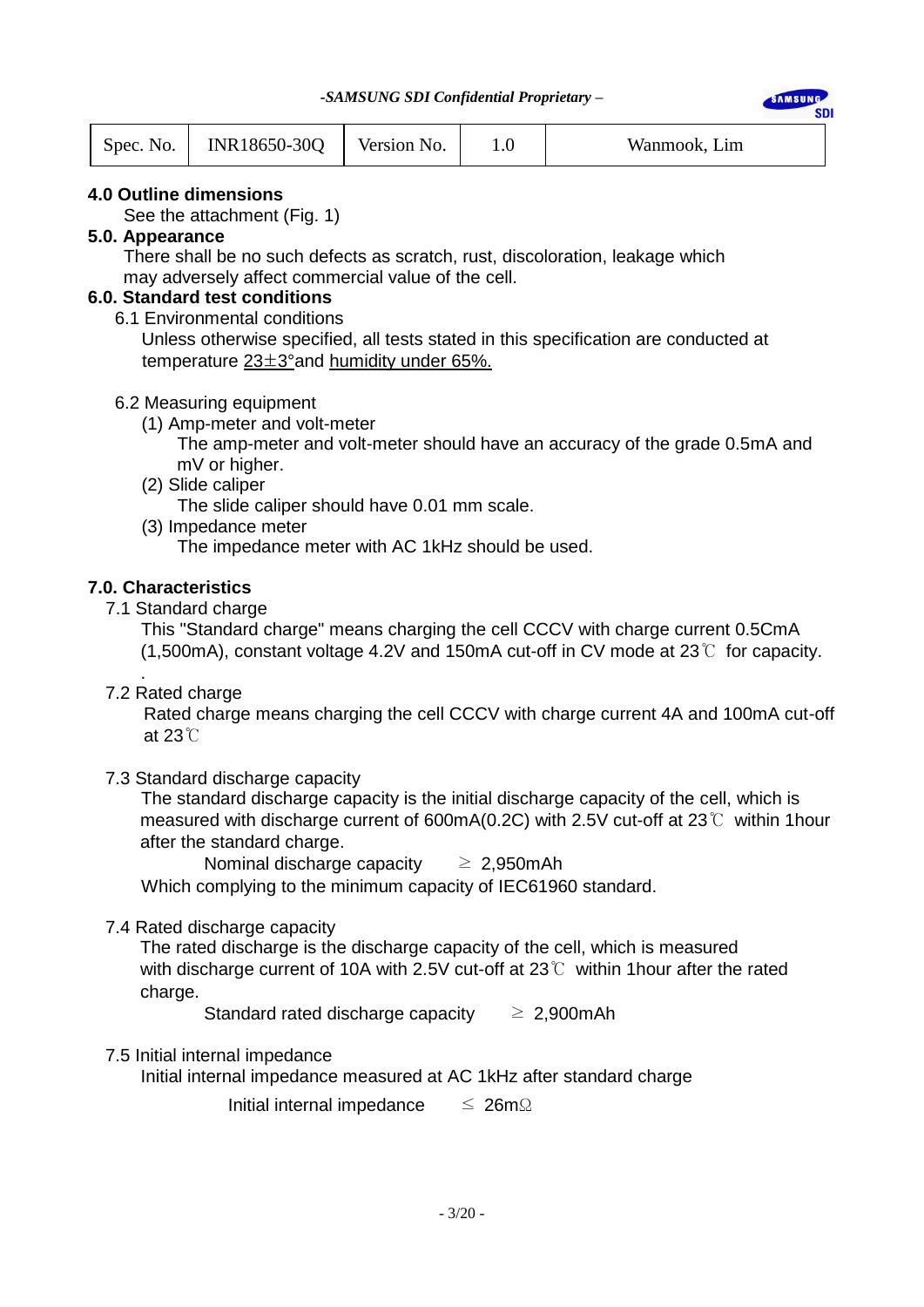SAMSUN

sni

| Spec. No. $\vert$ | INR18650-30Q | Version No. |  | Wanmook, Lim |
|-------------------|--------------|-------------|--|--------------|
|-------------------|--------------|-------------|--|--------------|

### 7.6 Temperature dependence of discharge capacity Capacity comparison at each temperature, measured with discharge constant current 10A and 2.5V cut-off after the rated charge is as follows.

| Discharge temperature |                 |              |              |     |  |  |
|-----------------------|-----------------|--------------|--------------|-----|--|--|
| $-20^{\circ}$ C       | $-10^{\circ}$ C | $23^\circ$ C | $60^{\circ}$ |     |  |  |
| 60%                   | 75%             | 80%          | 100%         | 95% |  |  |

 Note: If charge temperature and discharge temperature is not the same, the interval for temperature change is 3 hours.

Percentage index of the discharge at 23℃ at 10A (=2,900mAh) is 100%.

# 7.7 Temperature dependence of charge capacity

 Capacity comparison at each temperature, measured with discharge constant current 10A and 2.5V cut-off after the rated charge is as follows.

|                   | Charge temperature |  |                                                             |  | Discharge temperature |            |
|-------------------|--------------------|--|-------------------------------------------------------------|--|-----------------------|------------|
|                   |                    |  | $5^{\circ}$   23 $^{\circ}$   45 $^{\circ}$   50 $^{\circ}$ |  |                       | $23^\circ$ |
| Relative capacity | 80%                |  | 90%   100%   95%                                            |  | 95%                   |            |

 Note: If charge temperature and discharge temperature is not the same, the interval for temperature change is 3 hours.

Percentage index of the discharge at 23℃ at 10A (=2,900mAh) is 100%.

### 7.8 Charge rate capabilities

Discharge capacity is measured with constant current 10A and 2.5V cut-off after the cell is charged with 4.2V as follows.

|                      | Charge condition |                         |  |  |  |  |
|----------------------|------------------|-------------------------|--|--|--|--|
| Current              | Standard 1.5A    | Maximum rapid charge 4A |  |  |  |  |
| Cut-off              | 150mA            | 100 <sub>m</sub> A      |  |  |  |  |
| Relative<br>Capacity | 100%             | 100%                    |  |  |  |  |

Note: Percentage index of the discharge at 23℃ at 10A (=2,900mAh) is 100%.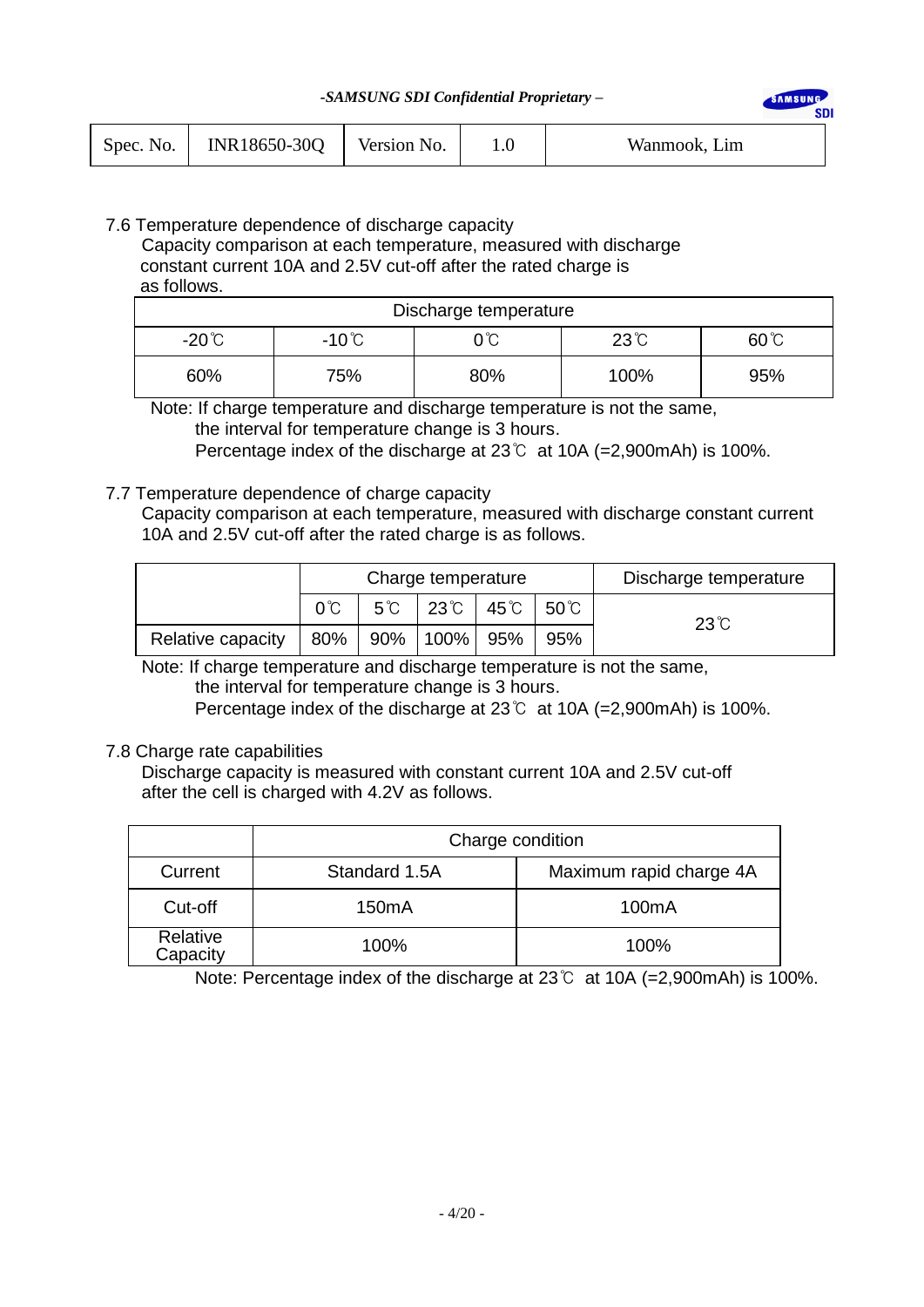**AMSUN** 

|  | Spec. No.   INR18650-30Q   Version No. |  |  | Wanmook, Lim |
|--|----------------------------------------|--|--|--------------|
|--|----------------------------------------|--|--|--------------|

### 7.9 Discharge rate capabilities

Discharge capacity is measured with the various currents in under table and 2.5V cut-off after the rated charge.

|                      | Discharge condition |     |      |     |     |  |  |  |
|----------------------|---------------------|-----|------|-----|-----|--|--|--|
| Current              | 0.6A                | 5A  | 10A  | 15A | 20A |  |  |  |
| Relative<br>Capacity | 100%                | 97% | 100% | 97% | 95% |  |  |  |

Percentage index of the discharge at 25℃ at 10A (=2,900mAh) is 100%.

### 7.10 Cycle life

With standard charge and maximum continuous discharge.

Capacity after 250cycles,

Capacity  $\geq$  1,800mAh (60% of the nominal capacity at 23°C)

### 7.11 Storage characteristics

Standard rated discharge capacity after storage for 1 month at 60 $°C$  from the standard charged state is  $\ge$  90% of the initial 10A discharge capacity at 23℃

### 7.12 Status of the cell as of ex-factory

The cell should be shipped in 3.620V to 3.690V charging voltage range.

### **8.0. Mechanical Characteristics**

- 8.1 Drop test
	- Test method: Each fully charged cell or battery is dropped three times from a height of 1.0 m onto a concrete floor. The cells or batteries are dropped so as to obtain impacts in random orientations. After the test, the sample shall be put on rest for a minimum of one hour and then a visual inspection shall be performed.

Criteria: No fire, no explosion. Drop test shall be performed with the IEC62133 standard

### 8.2 Vibration test

Test method: As to the UN transportation regulation(UN38.3), for each axis (X and Y axis with cylindrical cells) 7Hz→200Hz→7Hz for 15min, repetition 12 times totally 3hours, the acceleration 1g during 7 to 18Hz and 8g (amplitude 1.6mm) up to 200Hz. Criteria: No leakage, with less than 10% of OCV drop Vibration test shall be performed with the UN38.3 standard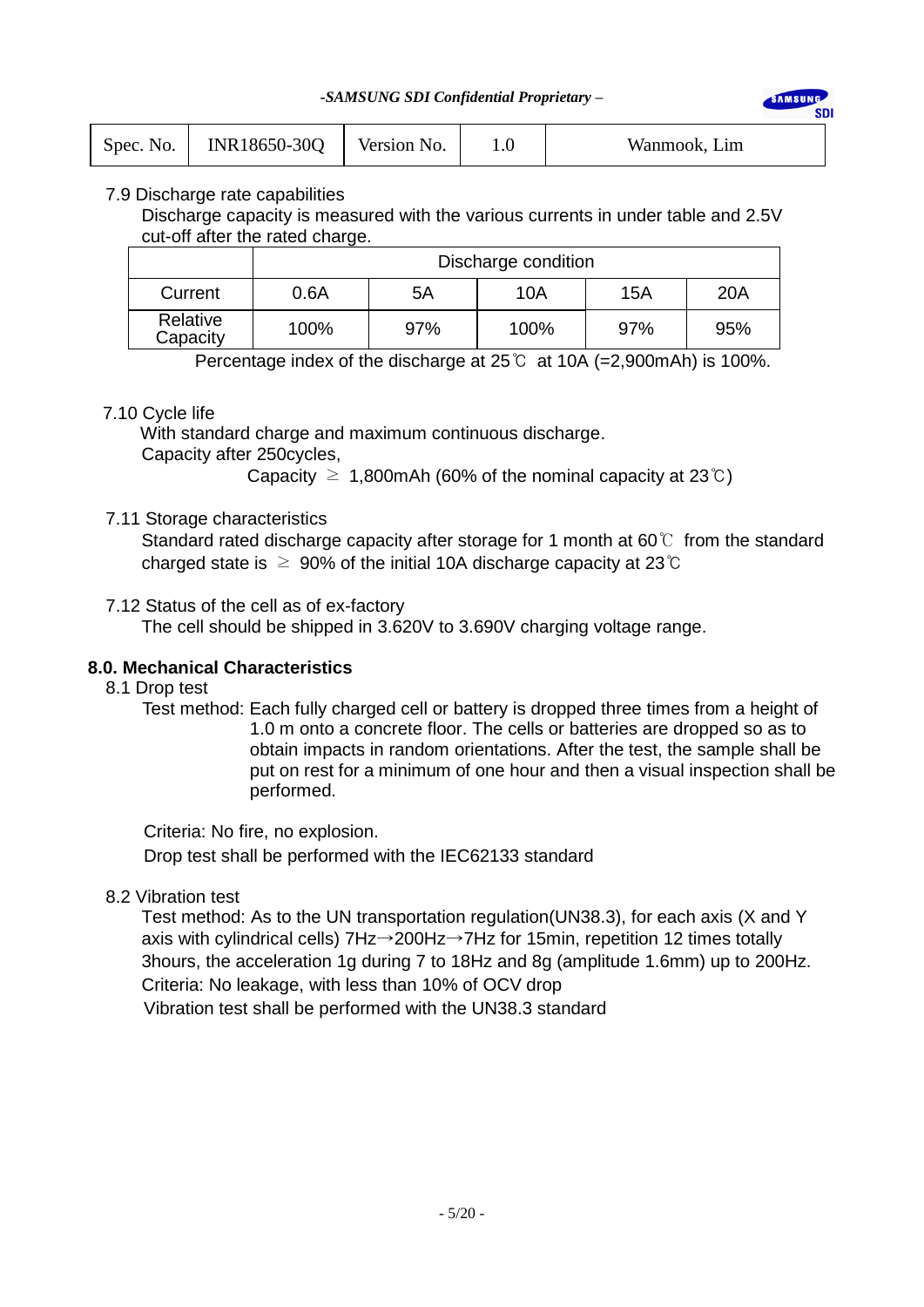**AMSUN** 

| Spec. No. | INR18650-30Q | Version No. |  | Wanmook, Lim |
|-----------|--------------|-------------|--|--------------|
|-----------|--------------|-------------|--|--------------|

# **9.0. Safety**

9.1 Overcharge test

Test method: Cell is to be discharged at a constant current of 0.6A to 2.5V. The cell is then to be charged with a 20V and 20A. Charging duration is to be 7 h.

Criteria: No fire, and no explosion.

Overcharge test shall be performed with the UL1642 standard

# 9.2 External short-circuit test

Test method: Fully rated charged cell is to be short-circuited by connecting the positive and negative terminals of the battery with a circuit load having a resistance load of 80 ±20 mΩ. The battery is to discharge until a fire or explosion is obtained, or until it has reached a completely discharged state of less than 0.2 V and the battery case temperature has returned to ±10°C of ambient temperature. The return to near ambient of the battery (cell) casing in an indication of ultimate results. Tests are to be conducted at 20  $\pm$ 5°C and at 55  $\pm$ 5°C.

 Criteria: No fire, and no explosion External short-circuit test shall be performed with the UL1642 standard

### 9.3 Forced discharge test

Test method: A discharged cell is subjected to a reverse charge at 1.0C (3.0A) for 90 min.

 Criteria: No fire, and no explosion. Forced discharge test shall be performed with the IEC62133 standard

### 9.4 Heating test

Test method: To heat up the standard charged cell at heating rate  $5^\circ\text{C}$  per minute up to 130℃ and keep the cell in oven for 1hr.

Criteria: No fire, and no explosion.

### **10.0. Warranty**

Samsung SDI will be responsible for replacing the cell against defects or poor workmanship for 15months from the date of shipping. Any other problem caused by malfunction of the equipment or mix-use of the cell is not under this warranty.

The warranty set forth in proper using and handling conditions described above and excludes in the case of a defect which is not related to manufacturing of the cell.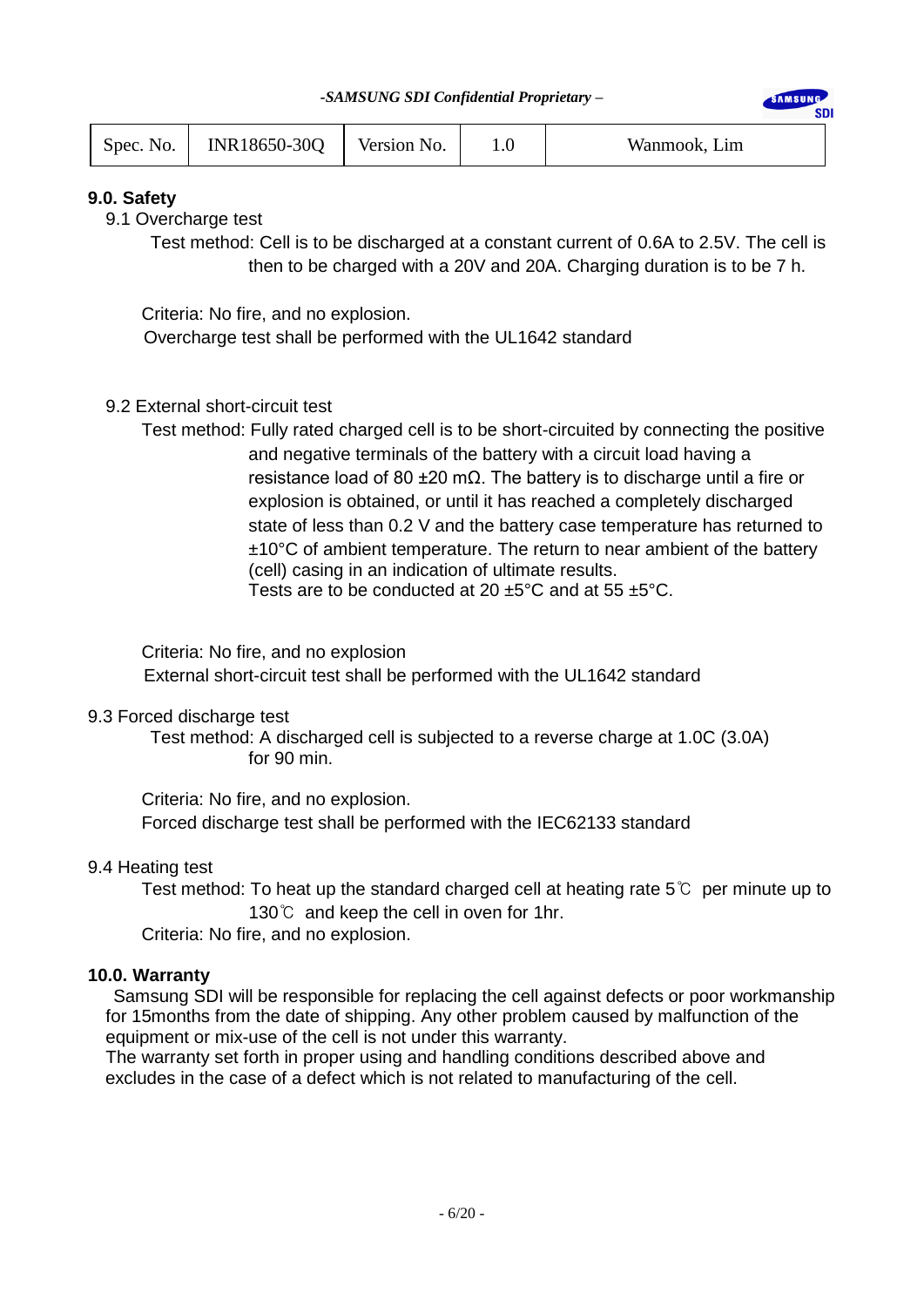SAMSUNG

**SDI** 

| Spec. No. | INR18650-30Q | Version No. |  | Wanmook, Lim |
|-----------|--------------|-------------|--|--------------|
|-----------|--------------|-------------|--|--------------|

### **11.0. Others**

11.1 Storage for a long time

 If the cell is kept for a long time (3 months or more), It is strongly recommended that the cell is preserved at dry and low-temperature.

# 11.2 Others

 Any matters that specifications do not have, should be conferred with between the both parties.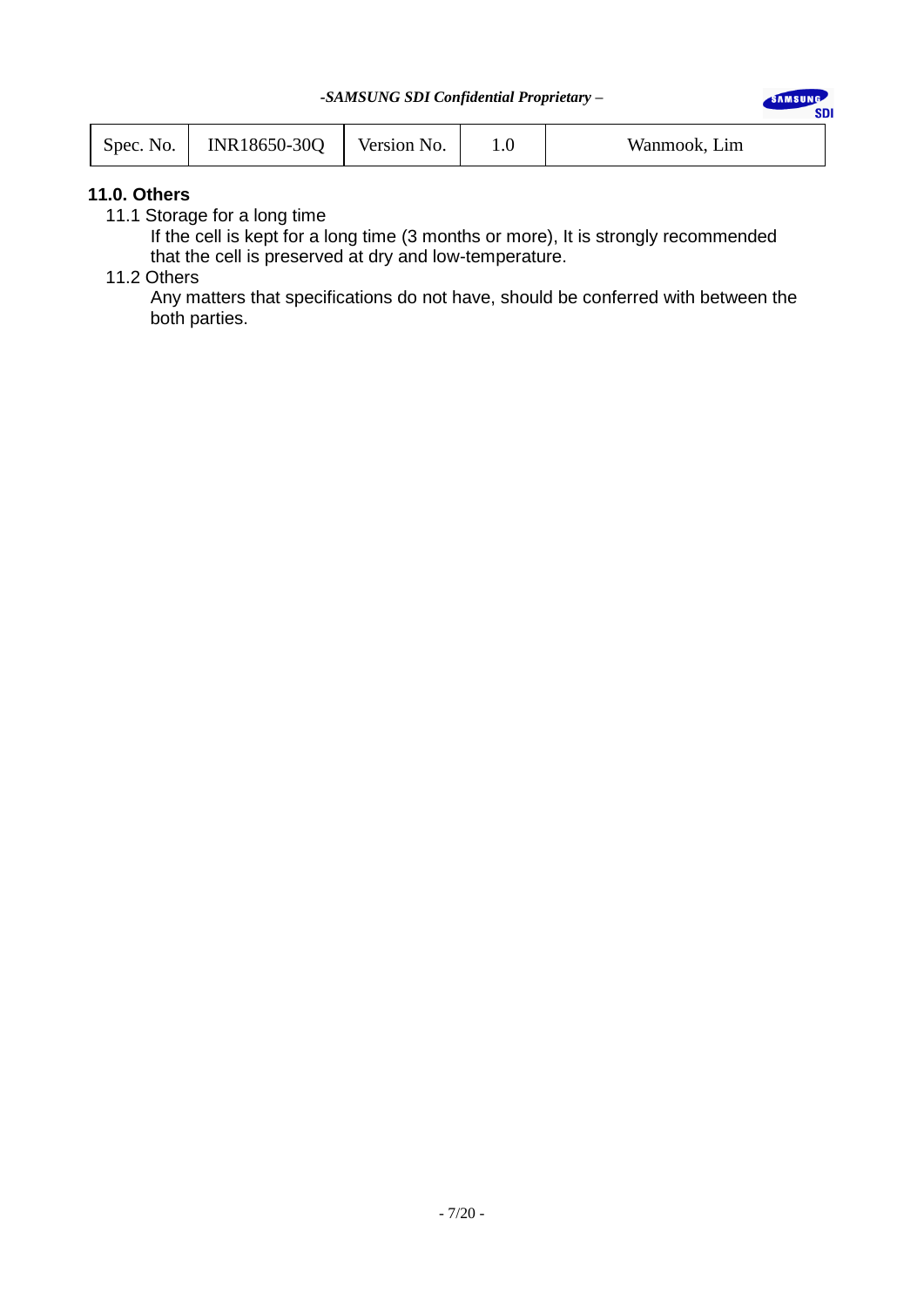| -SAMSUNG SDI Confidential Proprietary - |              |             |         |              |  |  |
|-----------------------------------------|--------------|-------------|---------|--------------|--|--|
| Spec. No.                               | INR18650-30Q | Version No. | $1.0\,$ | Wanmook, Lim |  |  |

Max 18.4

# **12.0. Packing**

See Fig.2, Package Drawing



With tube

# **Fig.1. Outline dimensions of INR18650-30Q**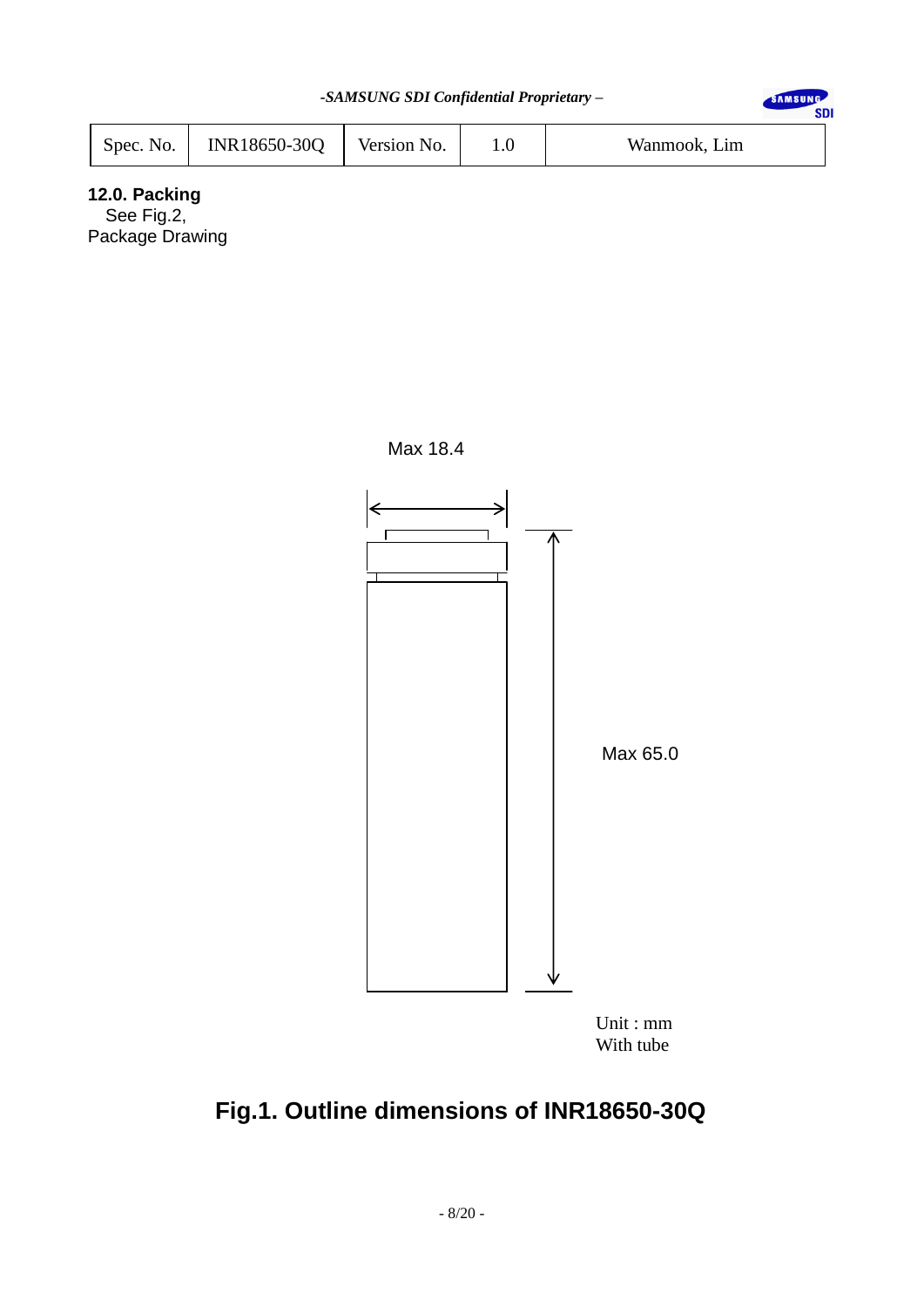| -SAMSUNG SDI Confidential Proprietary - |              |             |  |              |  |  |
|-----------------------------------------|--------------|-------------|--|--------------|--|--|
| Spec. No.                               | INR18650-30Q | Version No. |  | Wanmook, Lim |  |  |



| NO | PART NAME                  | <b>MATERIAL</b>    | MATERIAL DIM     | 0'TY | TREATMENT   |
|----|----------------------------|--------------------|------------------|------|-------------|
| 01 | INR18650 (Ref. Model List) | <b>BARE CELL</b>   | #18, H65         |      | <b>NONE</b> |
| 02 | PACKING GUIDE              | MANILA             | L192×W191×H67    | 200  | <b>NONE</b> |
| 03 | PACKING CASE IN            | FLUTE)<br>$SW-10B$ | L192×W192×H68    | 2    | <b>NONE</b> |
| 04 | SILICAGEL                  | SI                 | L50×W50.3G       |      | <b>NONE</b> |
| 05 | PE BAG(LARGE)              | PE                 | L500×W450×T0.028 |      | <b>NONE</b> |
| 06 | TAPE                       | PE(OPP)            | W50×T0.05        |      | <b>NONE</b> |
| 07 | PACKING CASE OUT           | DW-10BA FLUTE)     | 225×W214×H164    |      | <b>NONE</b> |
| 08 | LABEL                      | ART PAPER          | L52×W100         |      | <b>NONE</b> |
|    |                            |                    |                  |      |             |

# **Fig.2. Package drawing**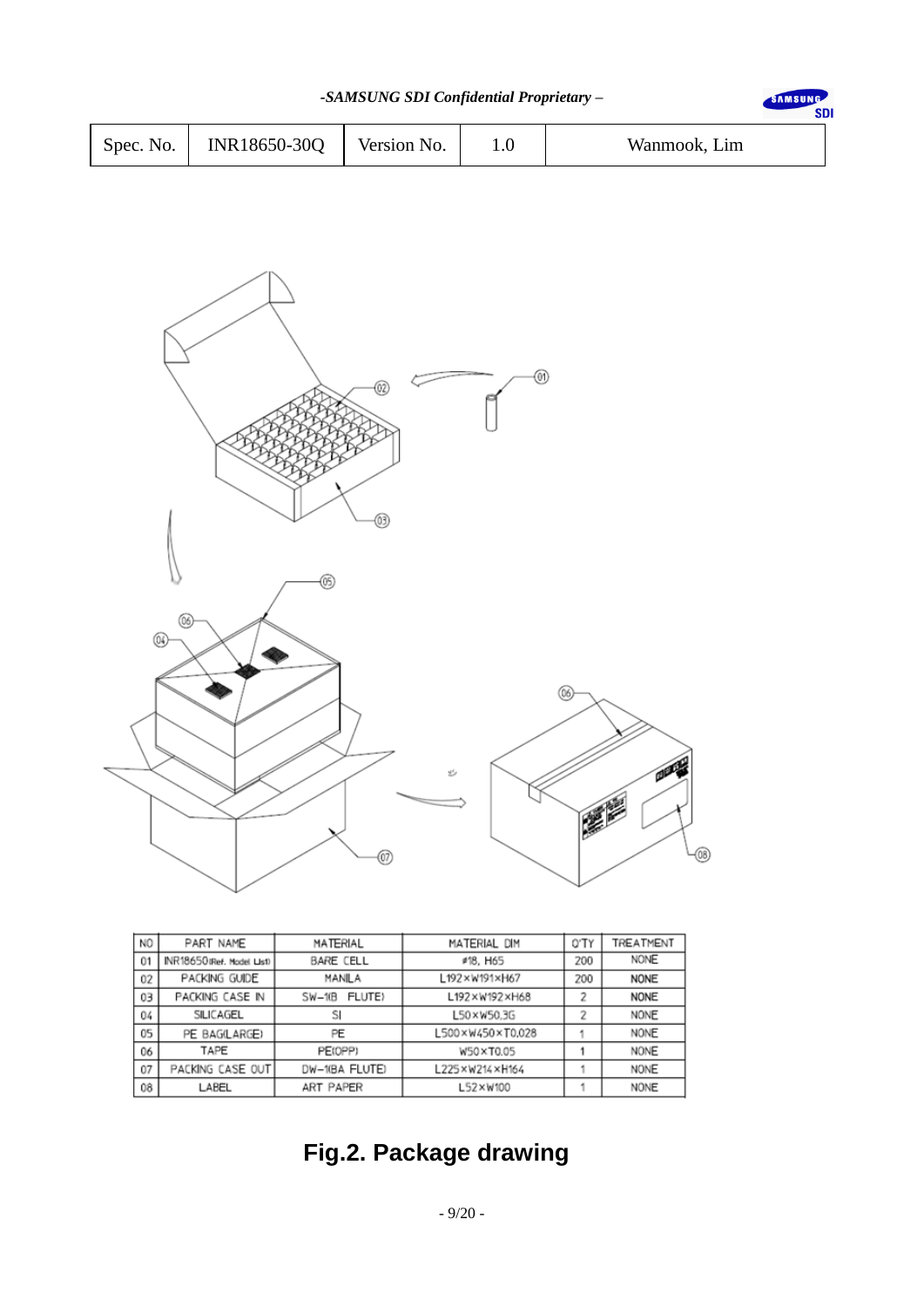**AMSUN SDI** 

| Spec. No. | INR18650-30Q | Version No. |  | Wanmook, Lim |
|-----------|--------------|-------------|--|--------------|
|-----------|--------------|-------------|--|--------------|

# **Proper use and handling of lithium ion cells**

See before using lithium-ion cell Supplied by **Samsung SDI Co., Ltd.**

# **1.0. General**

 This document has been prepared to describe the appropriate cautions and prohibitions, which the customer should take or employ when the customer uses and handles the lithium ion cell to be manufactured and supplied by Samsung SDI Co., Ltd., in order to obtain optimal performance and safety.

# **2.0. Charging**

2.1 Charging current

 Charging current shall be less than maximum charge current specified in the product specification.

2.2 Charging voltage

Charging shall be done by voltage less than that specified in the product specification.

2.3 Charging time

 Continuous charging under specified voltage does not cause any loss of performance characteristics. However, the charge timer is recommended to be installed from a safety consideration, which shuts off further charging at time specified in the product specification.

2.4 Charging temperature

The cell shall be charged within a range of specified temperatures in the specification.

2.5 Reverse charging

 The cell shall be connected, confirming that its poles are correctly aligned. Inverse charging shall be strictly prohibited. If the cell is connected improperly, it may be damaged.

# **3.0. Discharging**

- 3.1 Discharging
	- 3.1.1 The cell shall be discharged continuously at less than maximum discharge current specified in the product specification. In case of the higher discharge current should be set, it shall be discussed together with SDI.
- 3.2 Discharging temperature
	- 3.2.1 The cell shall be discharged within a range of temperatures specified in the product specification.
	- 3.2.2 Otherwise, it may cause loss of performance characteristics.
- 3.3 Over-discharging
	- 3.3.1 The system should equip with a device to prevent further discharging exceeding discharging cut-off voltage specified in the product specification.
	- 3.3.2 Over-discharging may cause loss of performance characteristics of battery.
	- 3.3.3 Over-discharging may occur by self-discharge if the battery is left for a very long time without any use.
	- 3.3.4 The charger should equip with a device to detect voltage of cell block and to determine recharging procedures.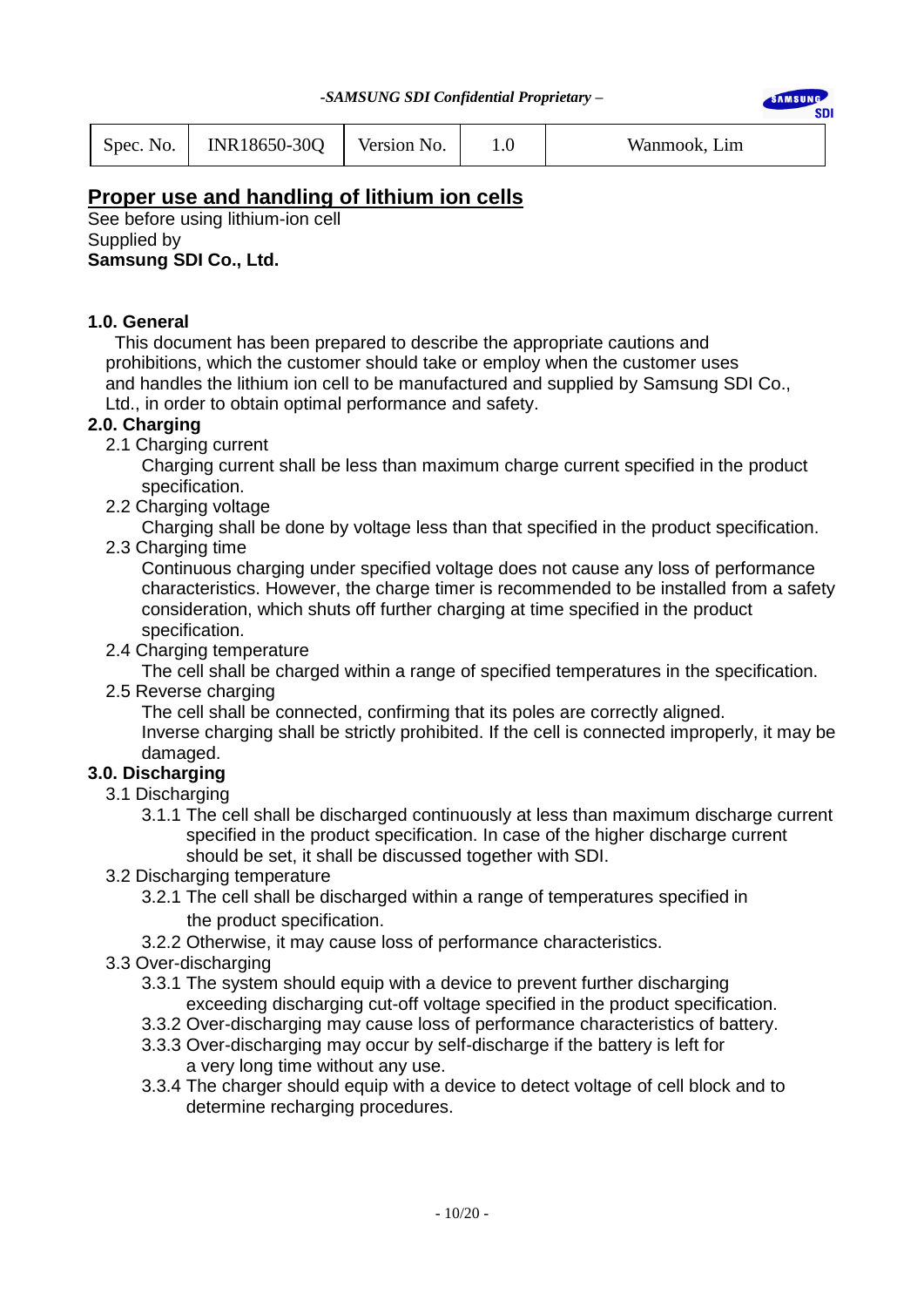**AMSHN** 

| Spec. No. | INR18650-30Q Version No. |  |  | Wanmook, Lim |
|-----------|--------------------------|--|--|--------------|
|-----------|--------------------------|--|--|--------------|

# **4.0. Storage**

- 4.1 Storage conditions
	- 4.1.1 The cell should be stored within a range of temperatures specified in the product specification.
- 4.1.2 Otherwise, it may cause loss of performance characteristics, leakage and/or rust. 4.2 Long-term storage
	- 4.2.1 The cell should be used within a short period after charging because long-term storage may cause loss of capacity by self-discharging.
	- 4.2.2. If long-term storage is necessary, the cell should be stored at lower voltage within a range specified in the product specification, because storage with higher voltage may cause more loss of performance characteristics.

# **5.0. Cycle life**

- 5.1 Cycle life performance
	- 5.1.1 The cell can be charged/discharged repeatedly up to times specified in the product specification with a certain level of capacity specified in the product specification.
	- 5.1.2 Cycle life may be determined by conditions of charging, discharging, operating temperature and/or storage.

# **6.0. Design of system**

- 6.1 Connection between the cell and the battery
	- 6.1.1 The cell should not be soldered directly with other cells. Namely, the cell should be welded with leads on its terminal and then be soldered with wire or leads to solder.
	- 6.1.2 Otherwise, it may cause damage of component, such as separator and insulator, by heat generation.
- 6.2 Positioning the battery in the system
	- 6.2.1 The battery should be positioned as possible as far from heat sources and high temperature components.
	- 6.2.2 Otherwise, it may cause loss of characteristics.
	- 6.2.3 The recommended spacing between the cells is more than 1mm.
- 6.3 Mechanical shock protection of the battery
	- 6.3.1 The battery should be equipped with appropriate shock absorbers in the pack in order to minimize shock, which can damage the cells.
	- 6.3.2 Otherwise, it may cause shape distortion, leakage, heat generation and/or rupture and/or open circuit.
- 6.4 Short-circuit protection of the cell
	- 6.4.1 The cell equips with an insulating sleeve to protect short-circuit which may occur during transportation, battery assembly and /or system operation.
	- 6.4.2 If the cell sleeve is damaged by some cause such as outside impact, it may cause short-circuit with some wiring inside the battery.
- 6.5 Connection between the battery and charger/system
	- 6.5.1 The battery should be designed to be connected only to the specified charger and system.
	- 6.5.2 A reverse connection of the battery, even in the specified system, should be avoided by employing special battery design such as a special terminals.
- 6.6 Pack design
	- 6.6.1 The current consumption of the battery pack should be under 10uA at sleep mode.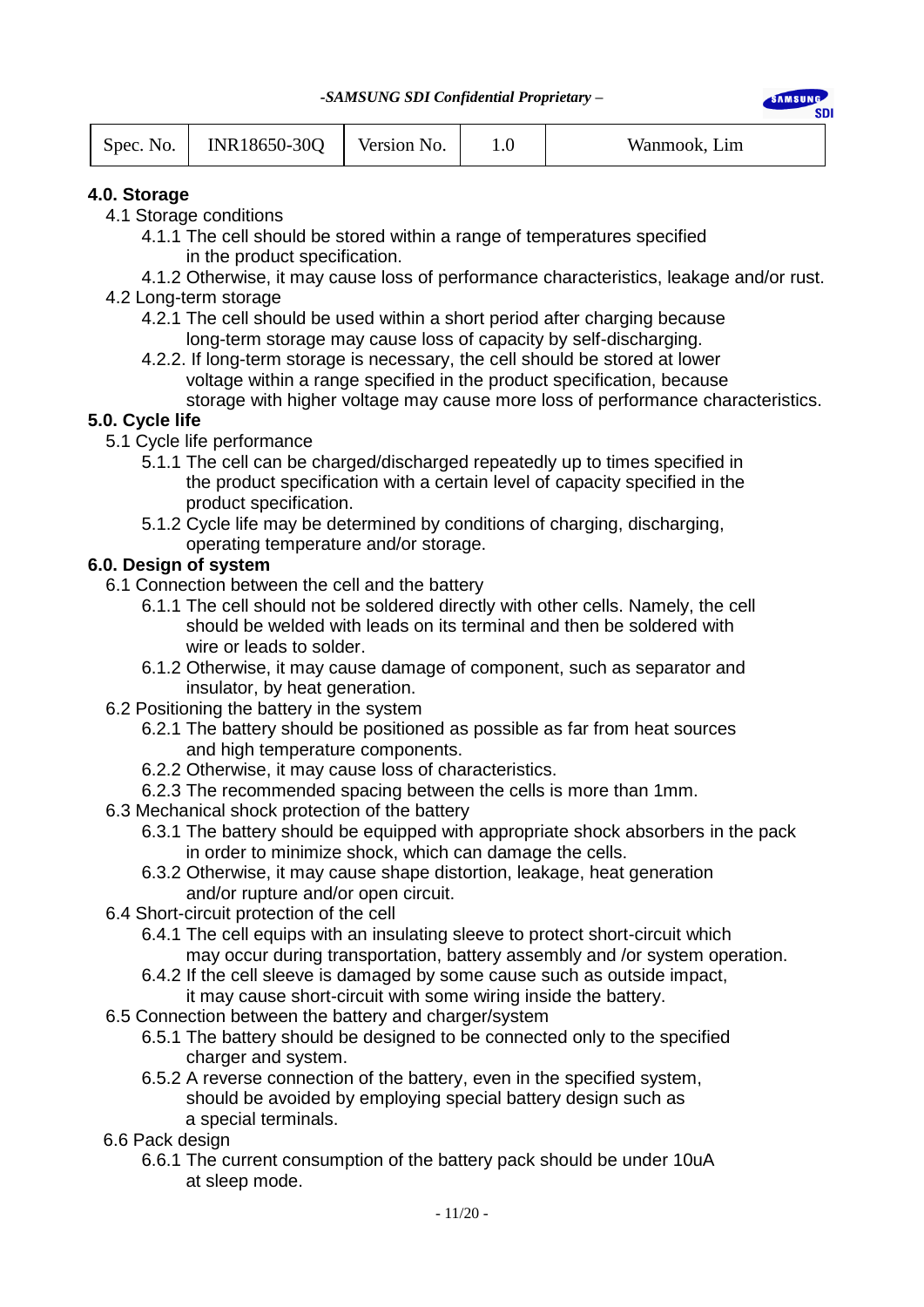| INR18650-30Q<br>Version No.<br>Spec. No. |  | Wanmook, Lim |
|------------------------------------------|--|--------------|
|------------------------------------------|--|--------------|

- 6.6.2 Cell voltage monitoring system.
	- The system (charger or pack) should be equipped with a device to monitor each voltage of cell block to avoid cell imbalance which can cause damage to the cells.

**AMCHN** 

6.6.4 The battery pack or system should have warning system such as over temperature, over voltage, over current, and so on.

# **7.0. Battery pack assembly**

- 7.1 Prohibition of usage of damaged cell
	- 7.1.1 The cell should be inspected visually before battery assembly.
	- 7.1.2 The cell should not be used if sleeve-damage, can-distorsion and/or electrolyte-smell is detected.
- 7.2 Terminals handling
	- 7.2.1 Excessive force on the negative terminal should be avoided when external strip terminal is welled.
- 7.3 Transportation
	- 7.3.1 If the cell is necessary to be transported to such as the battery manufacturer, careful precautions should be taken to avoid damage of cell.

# **8.0. Others**

- 8.1 Disassembly
	- 8.1.1 The cell should not be dismantled from the battery pack.
	- 8.1.2 Internal short-circuit caused by disassembly may lead to heat generation and/or venting.
	- 8.1.3 When the electrolyte is coming in contact with the skin or eyes, flush immediately with fresh water and seek medical advice.
- 8.2 Short-circuiting
	- 8.2.1 Short-circuit results in very high current which leads to heat generation.
	- 8.2.3 An appropriate circuitry should be employed to protect accidental short-circuiting.
- 8.3 Incineration
	- 8.3.1 Incinerating and disposing of the cell in fire are strictly prohibited,
		- because it may cause rupture and explosion.
- 8.4 Immersion

 8.4.1 Soaking the cell in water is strictly prohibited, because it may cause corrosion and leakage of components to be damaged to functions

- 8.5 Mixing use
	- 8.5.1 Different types of cell, or same types but different cell manufacturer's shall not be used, which may lead to cell imbalance, cell rupture or damage to system due to the different characteristics of cell.
- 8.6 Battery exchange
	- 8.6.1 Although the cell contains no environmentally hazardous component, such as lead or cadmium, the battery shall be disposed according to the local regulations when it is disposed.
	- 8.6.2 The cell should be disposed with a discharged state to avoid heat generation by an inadvertent short-circuit.
- 8.7 Caution

The Battery used in this device may present a risk of fire or chemical burn if mistreated.

Do not disassemble, expose to heat above 100℃ or incinerate it.

Replace battery with those of Samsung SDI only.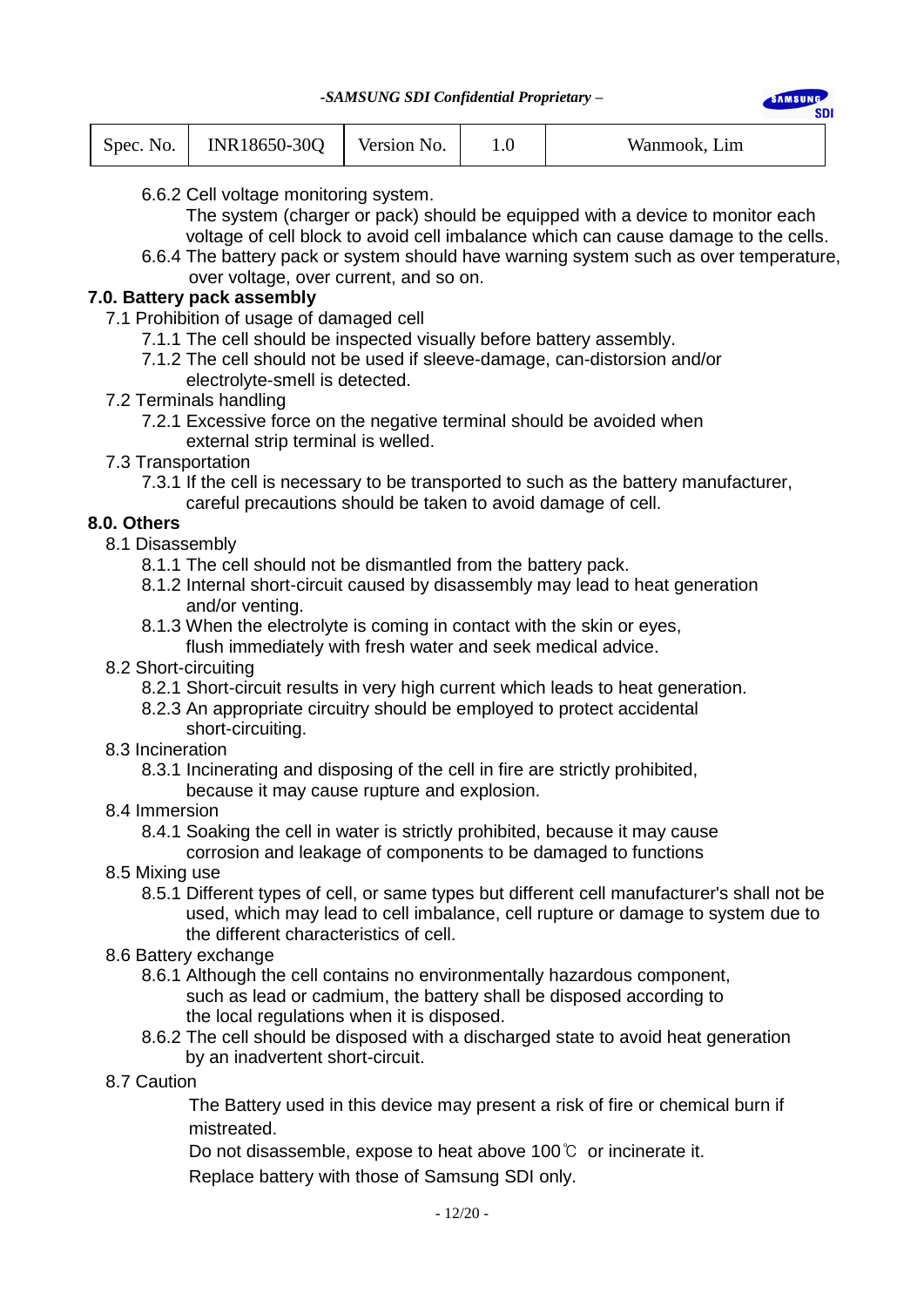SAMSUNG

**SDI** 

| Spec. N<br>N <sub>O</sub> . | INR18650-30Q | Version No. | v | Wanmook, Lim |  |
|-----------------------------|--------------|-------------|---|--------------|--|
|-----------------------------|--------------|-------------|---|--------------|--|

Use of another battery may cause a risk of fire or explosion. Dispose of used battery promptly. Keep battery away from children. Do not disassemble and do not dispose of battery in fire.

8.8 Warning – Attached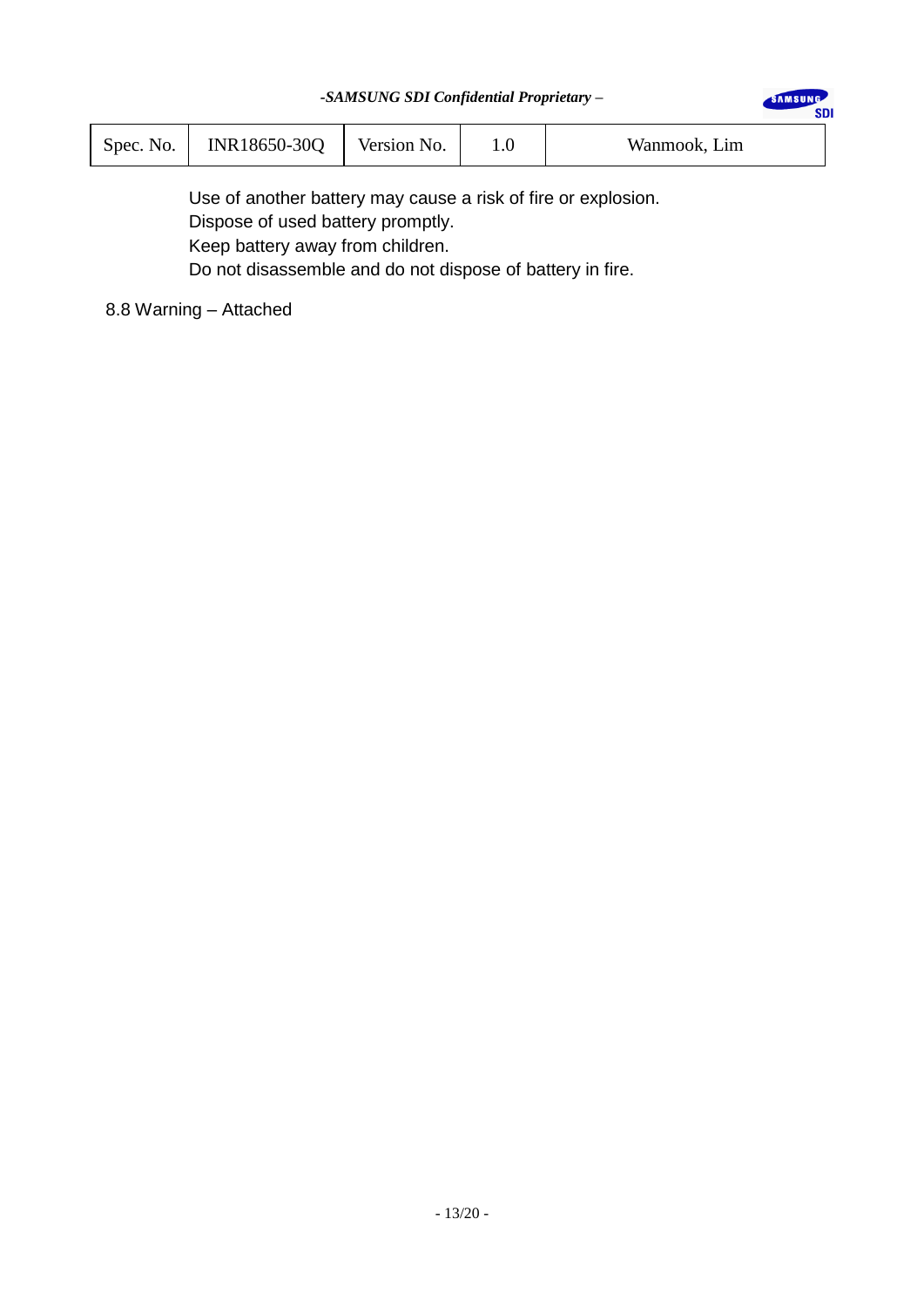SAMSUNG

**SDI** 

| Spec. No. | $N\$ INR18650-30Q Version No. |  |  | Wanmook, Lim |
|-----------|-------------------------------|--|--|--------------|
|-----------|-------------------------------|--|--|--------------|

# ▣ **Pack Design Guideline (For electrical design)**

|                                               | Item                                                      |                    | <b>Portable IT Power-Tool</b>                                                                                                          | <b>Medical</b>     | <b>E-Bike</b>      | <b>E-Scooter</b>                                            | <b>EV/LEV</b>      | <b>ESS/UPS</b>                          |
|-----------------------------------------------|-----------------------------------------------------------|--------------------|----------------------------------------------------------------------------------------------------------------------------------------|--------------------|--------------------|-------------------------------------------------------------|--------------------|-----------------------------------------|
| $\Box$ Standard charging voltage (4.20V cell) |                                                           | 4.20V              | 4.20V                                                                                                                                  | 4.10V              | 4.10V              | 4.10V                                                       | 4.10V              | 4.00V<br>(4.05V)                        |
|                                               | $\Box$ Standard charging voltage (4.35V cell)             | 4.35V              | 4.35V                                                                                                                                  | 4.20V              | 4.20V              | 4.20V                                                       | 4.20V              | 4.00V<br>(4.05V)                        |
|                                               | $\Box$ Charging method                                    | CC-CV              | CC-CV                                                                                                                                  | CC-CV              | CC-CV              | CC-CV                                                       | CC-CV              | CC-CV                                   |
|                                               | □ Full-charging cut-off current*                          | 0.05C              | 0.05C                                                                                                                                  | 0.025C             | 0.025C             | 0.025C                                                      | 0.025C             | 0.025C<br>(Continous)                   |
| $\Box$ Voltage of Re-charging (4.20V cell)    |                                                           | 4.10V              | 4.10V                                                                                                                                  | 4.05V              | 4.05V              | 4.05V                                                       | 4.05V              | 4.00V<br>(4.05V)                        |
|                                               | $\Box$ Voltage of Re-charging (4.35V cell)                | 4.25V              | 4.25V                                                                                                                                  | 4.10V              | 4.10V              | 4.10V                                                       | 4.10V              | 4.00V<br>(4.05V)                        |
| <b>LCO</b>                                    | □ Min. voltage of<br>terminate discharging                | 3.00V              | 2.50V                                                                                                                                  | 3.00V              | 3.00V              | 3.00V                                                       | 3.00V              | 3.00V                                   |
| <b>LMO</b>                                    | Min. voltage of<br>over-discharging protection            | 2.50V              | 2.00V                                                                                                                                  | 2.50V              | 2.50V              | 2.50V                                                       | 2.50V              | 2.50V                                   |
| <b>NCA</b>                                    | Min. voltage of<br>terminate discharging                  | 2.50V              | 2.50V                                                                                                                                  | 2.50V              | 2.50V              | 2.50V                                                       | 2.50V              | 2.50V                                   |
| <b>NCM</b>                                    | $\Box$ Min. voltage of<br>over-discharging protection     | 2.30V              | 2.00V                                                                                                                                  | 2.50V              | 2.50V              | 2.50V                                                       | 2.50V              | 2.50V                                   |
|                                               | BMS Shut Down Voltage**                                   | 2.00V              | 2.00V                                                                                                                                  | 2.00V              | 2.00V              | 2.00V                                                       | 2.00V              | 2.00V                                   |
|                                               | $\Box$ Max. consumption current of BMS<br>after shut down | $10\mu$ A/Cell     | $10\mu$ A/Cell                                                                                                                         | $10\mu$ A/Cell     | $10\mu$ A/Cell     | $10\mu$ A/Cell                                              | 10µA/Cell          | $10\mu$ A/Cell                          |
| П                                             | Do not charge***                                          | $\downarrow$ 1.00V | $\downarrow$ 1.00V                                                                                                                     | $\downarrow$ 1.00V | $\downarrow$ 1.00V | $\downarrow$ 1.00V                                          | $\downarrow$ 1.00V | $\downarrow$ 1.00V                      |
| □ Pre-charging voltage range****              |                                                           | $1.0V \sim 3.0V$   | $1.0V \sim 3.0V$                                                                                                                       |                    |                    | $1.0V \approx 3.0V$ $1.0V \approx 3.0V$ $1.0V \approx 3.0V$ |                    | $1.0V \approx 3.0V$ 1.0V $\approx 3.0V$ |
|                                               | $\Box$ Current range of Pre-charging                      |                    | $0.1$ C ~ 0.5C $\vert$ 0.1C ~ 0.5C $\vert$ 0.1C ~ 0.5C $\vert$ 0.1C ~ 0.5C $\vert$ 0.1C ~ 0.5C $\vert$ 0.1C ~ 0.5C $\vert$ 0.1C ~ 0.5C |                    |                    |                                                             |                    |                                         |

#### **Remark:**

\* Current of cell which full-charging shall be terminated.

\*\* Voltage condition of BMS which shall be shut down.

- \*\*\* Under 1.0V voltage, do not charge the cell.
- \*\*\*\* Voltage range of cell which shall be charged by Pre-charging.

# **If a customer's battery pack cannot meet the requirements above, SDI cannot take responsibility for a quality issue about a battery cell.**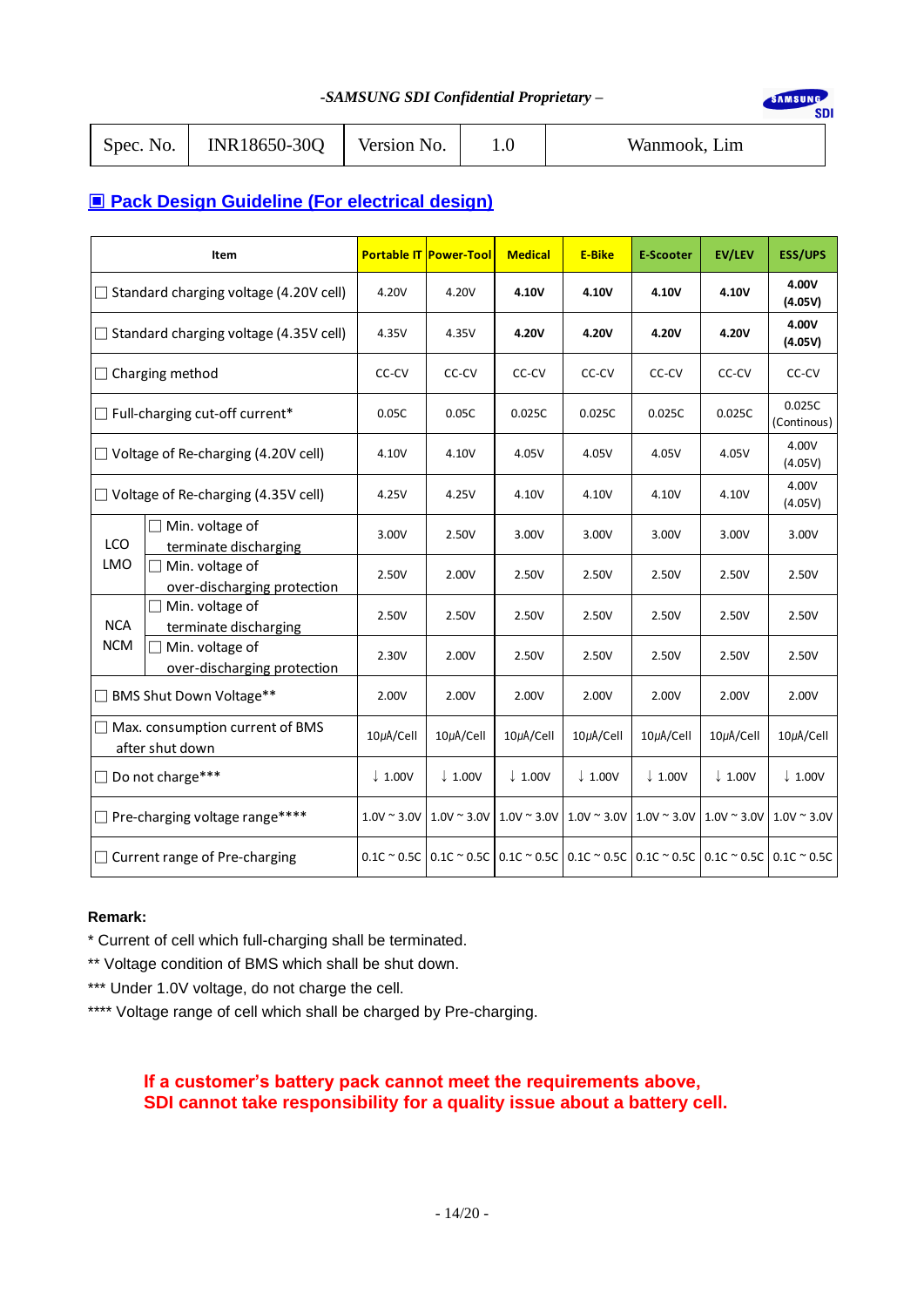SAMSUNG

SDI

| Spec. No. | $\mid$ INR18650-30Q | Version No. |  | Wanmook, Lim |
|-----------|---------------------|-------------|--|--------------|
|-----------|---------------------|-------------|--|--------------|

# ▣ **Pack Design Guideline (For mechanical design)**

| Item                                                                                                            |                | <b>Portable IT Power-Tool</b> | <b>Medical</b> | <b>E-Bike</b>  | <b>E-Scooter</b> | <b>EV/LEV</b>  | <b>ESS/UPS</b> |
|-----------------------------------------------------------------------------------------------------------------|----------------|-------------------------------|----------------|----------------|------------------|----------------|----------------|
| Need partitions (separator) between<br>$\perp$<br><b>BMS</b> and a Cell                                         | $\circledcirc$ | $\circledcirc$                | ◎              | $\circledcirc$ | $\circledcirc$   | $\circledcirc$ |                |
| $\Box$ Need to check if the pack is designed<br>to be able to avoid thermal runaway<br>(1KWh ↑)                 |                |                               |                |                | $\circledcirc$   | O              |                |
| Need to analyze the battery pack's<br>$\Box$<br>thermal distribution and its effect<br>on the pack's life cycle |                |                               |                |                | $\circledcirc$   | O              |                |
| Need to use a non-flammable<br>$\Box$<br>(VO level) case                                                        | $\circledcirc$ | $\circledcirc$                | ◎              | $\circledcirc$ | $\circledcirc$   | ◎              |                |
| Need to apply improved material<br>$\Box$<br>(Steel) to the case                                                |                |                               |                |                |                  | O              |                |
| $\Box$ Need to analyze the battery pack's<br>structure, system, installation status<br>and use environment      |                |                               |                |                |                  | O              |                |

**If a customer's battery pack cannot meet the requirements above, SDI cannot take responsibility for a quality issue about a battery cell.**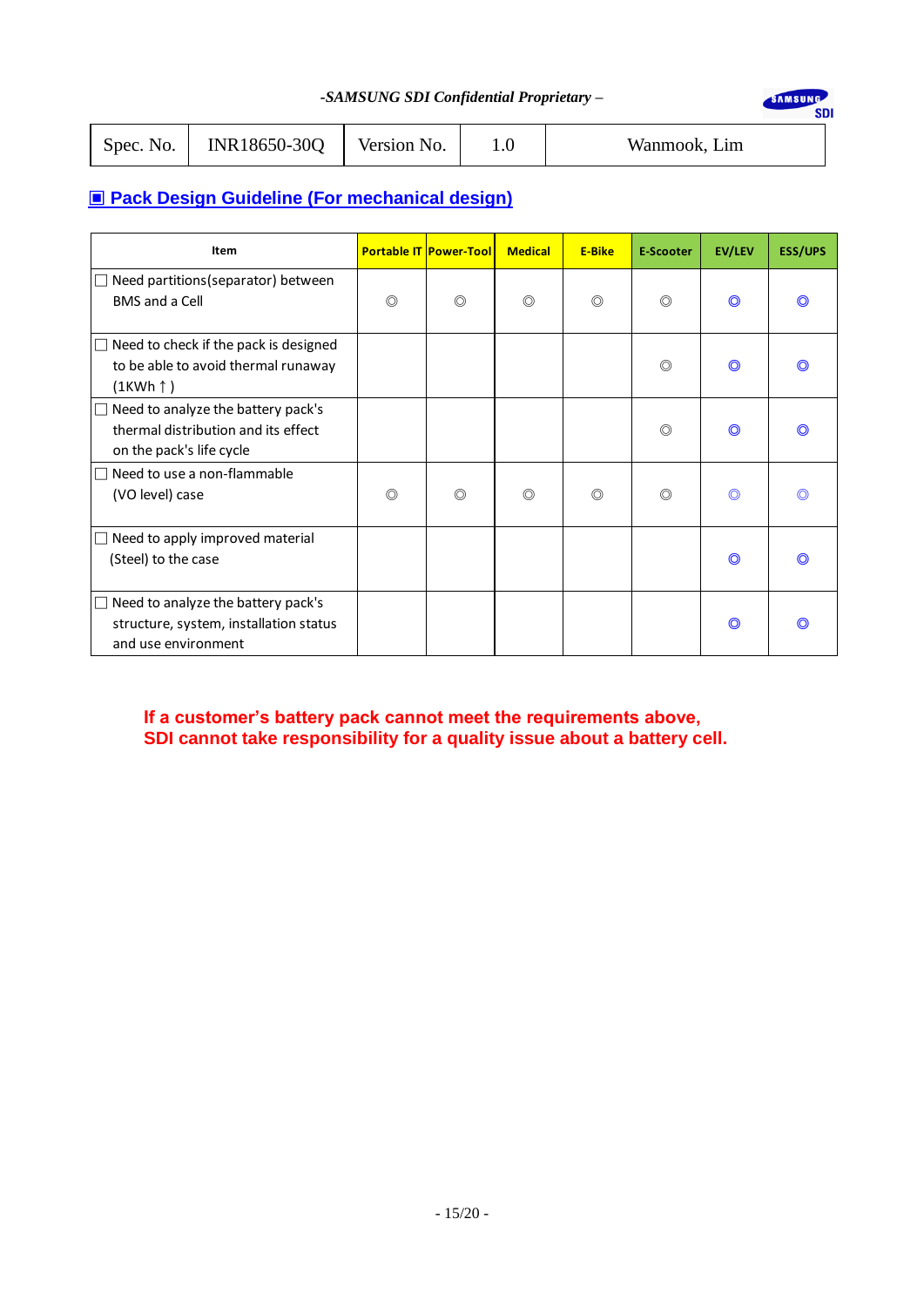| -SAMSUNG SDI Confidential Proprietary - |  |  |
|-----------------------------------------|--|--|
|-----------------------------------------|--|--|

| Spec. No. | INR18650-30Q | Version No. | $1.0\,$ | Wanmook, Lim |
|-----------|--------------|-------------|---------|--------------|
|-----------|--------------|-------------|---------|--------------|

# **Handling precaution and prohibitions of lithium Ion rechargeable cells and batteries**

Inaccurate handling of lithium ion and lithium ion polymer rechargeable battery may cause leakage, heat, smoke, an explosion, or fire.

This could cause deterioration of performance or failure. Please be sure to follow instructions carefully.

1.1 Storage

Store the battery at low temperature (below 25 $\degree$  is recommended), low humidity, no dust and no corrosive gas atmosphere.

1.2 Safety precaution and prohibitions

 To assure product safety, describe the following precautions in the instruction manual of the application.

### **[ Danger! ]**

■ Electrical misusage

Use stipulated charger.

Use or charge the battery only in the stipulated application.

Don't charge the battery by an electric outlet directly or a cigarette lighter charger.

Don't charge the battery reversely.

■ Environmental misusage

Don't leave the battery near the fire or a heated source.

Don't throw the battery into the fire.

Don't leave, charge or use the battery in a car or similar place where inside of temperature may be over 60℃.

Don't immerse, throw, wet the battery in water / sea water.

■ others

Don't fold the battery cased with laminated film such as pouch and polymer.

Don't store the battery in a pocket or a bag together with metallic objects such as keys, necklaces, hairpins, coins, or screws.

Don't short circuit (+) and (-) terminals with metallic object intentionally.

Don't pierce the battery with a sharp object such as a needle, screw drivers.

Don't heat partial area of the battery with heated objects such as soldering iron.

Don't hit with heavy objects such as a hammer, weight.

Don't step on the battery and throw or drop the battery on the hard floor to avoid mechanical shock.

Don't disassemble the battery or modify the battery design including electric circuit.

Don't solder on the battery directly.

Don't use seriously scared or deformed battery.

Don't put the battery into a microwave oven, dryer or high-pressure container.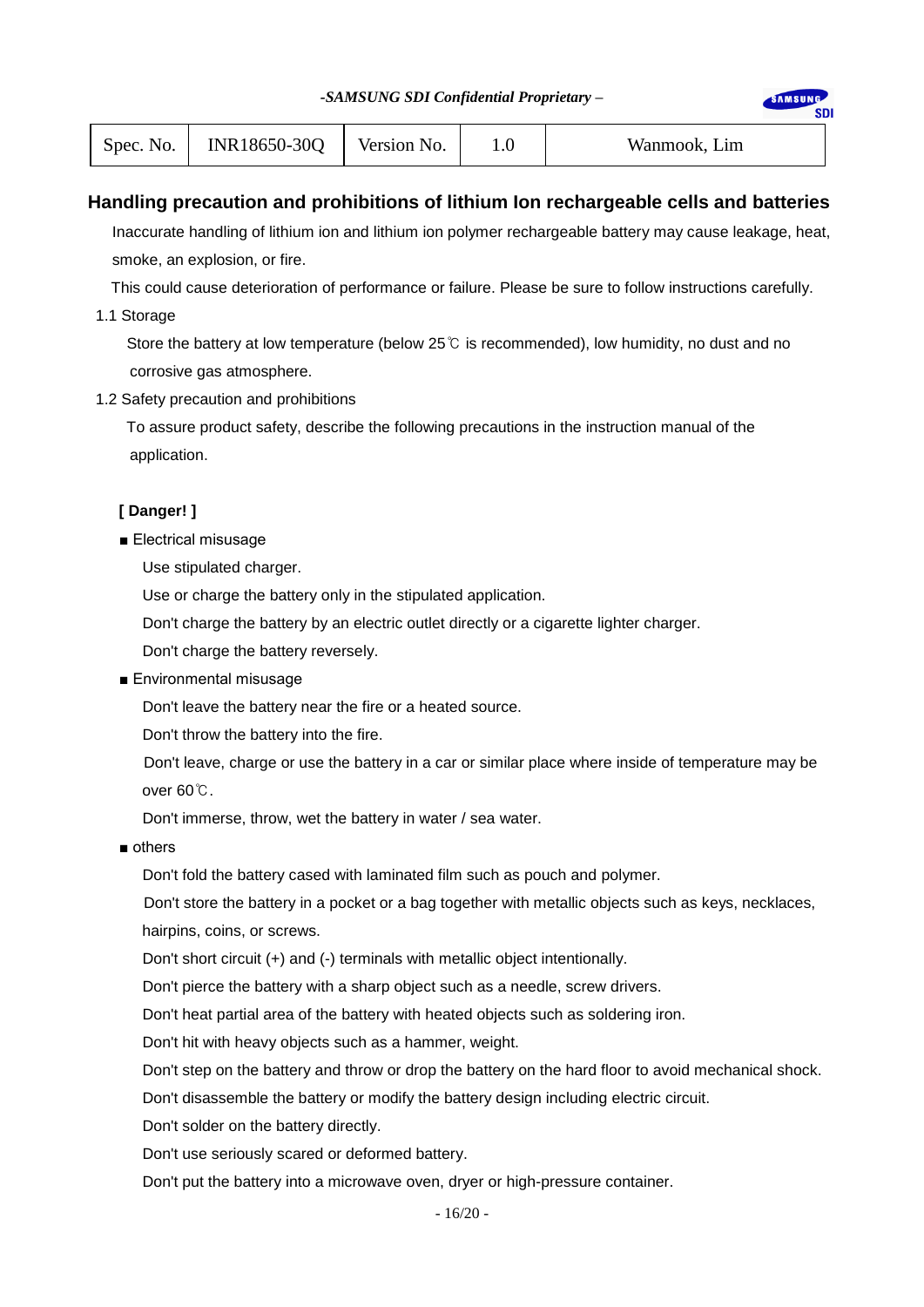| Spec. No. | INR18650-30Q | Version No. | Wanmook, Lim |
|-----------|--------------|-------------|--------------|

**MSUN SDI** 

Don't use or assemble the battery with other makers' batteries, different types and/or models of batteries such as dry batteries, nickel-metal hydride batteries, or nickel-cadmium batteries. Don't use or assemble old and new batteries together.

### **[ Warning! ]**

Stop charging the battery if charging isn't completed within the specified time.

Stop using the battery if the battery becomes abnormally hot, order, discoloration, deformation, or abnormal conditions is detected during use, charge, or storage.

Keep away from fire immediately when leakage or foul odors are detected. If liquid leaks onto your skin or cloths, wash well with fresh water immediately.

If liquid leaking from the battery gets into your eyes, don't rub your eyes and wash them with clean water and go to see a doctor immediately.

If the terminals of the battery become dirty, wipe with a dry cloth before using the battery.

The battery can be used within the following temperature ranges. Don't exceed these ranges.

The operating temperature is based on the cell surface temperature in hottest position in pack.

Charge temperature ranges :  $0^{\circ}$   $\sim$   $50^{\circ}$ 

Discharge Temperature ranges : -20℃ ~ 75℃

Store the battery at temperature below 60℃

Cover terminals with proper insulating tape before disposal.

# **[ Caution! ]**

■ Electrical misusage

Battery must be charged with constant current-constant voltage (CC/CV).

Charge current must be controlled by specified value in cell specification.

Cut-off voltage of charging must be less than 4.2 + 0.05V

Charger must stop charging battery by detecting either charging time or current specified in cell's specification.

Discharge current must be controlled by specified value in cell's specification.

Cut-off voltage of full discharging and recharging must be over 2.5V.

■ others

Keep the battery away from babies and children to avoid any accidents such as swallow.

If younger children use the battery, their guardians should explain the proper handling method and precaution before using.

 Before using the battery, be sure to read the user's manual and precaution of it's handling. Before using charger, be sure to read the user's manual of the charger.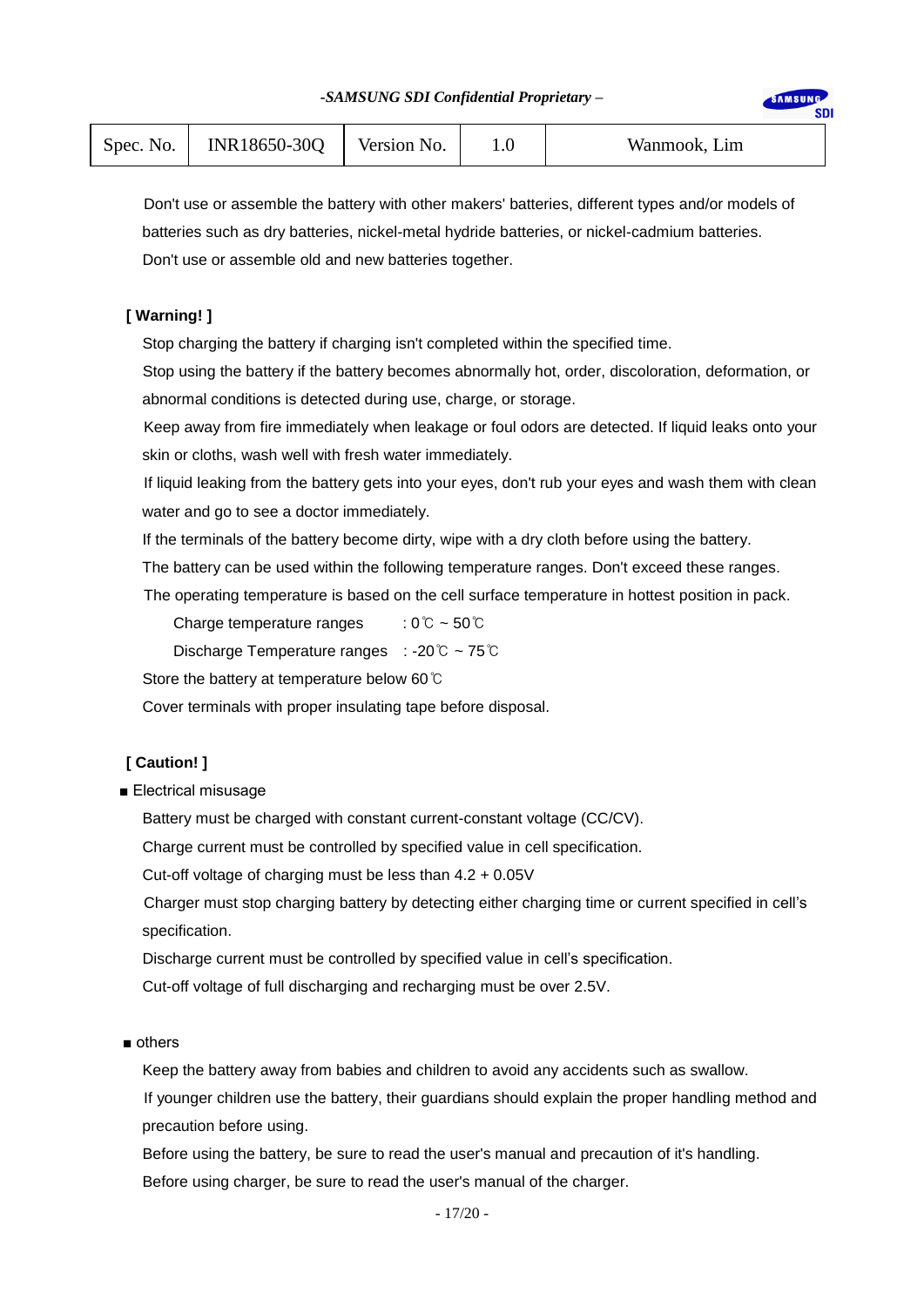| INR18650-30Q<br>Version No.<br>Spec. No. $\vert \cdot \vert$ |  | Wanmook, Lim |
|--------------------------------------------------------------|--|--------------|
|--------------------------------------------------------------|--|--------------|

Before installing and removing the battery from application, be sure to read user's manual of the application.

Replace the battery when using time of battery becomes much shorter than usual.

Cover terminals with insulating tape before proper disposal.

If the battery is needed to be stored for an long period, battery should be removed from the application and stored in a place where humidity and temperature are low.

While the battery is charged, used and stored, keep it away from object materials with static electric chargers.

# **Safety handling procedure for the transporter**

■ Quarantine

Packages that are crushed, punctured or torn open to reveal contents should not be transported. Such packages should be isolated until the shipper has been consulted, provided instructions and, if appropriate, arranged to have the product inspected and repacked.

■ Spilled product

In the event that damage to packaging results in the release of cells or batteries, the spilled products should be promptly collected and segregated and the shipper should contact for instructions.

### **Design of positioning the battery pack in application and charger**

To prevent the deterioration of the battery performance caused by heat, battery shall be positioned away from the area where heat is generated in the application and the charger.

### **Design of the battery pack**

Be sure adopting proper safe device such as PTC specified type or model in Cell Specification. If you intend to adopt different safety device which is not specified in Cell Specification, please contact Samsung SDI to investigate any potential safety problem.

Be sure designing 2nd protective devices such as PCM at the same time to protect cell just in case one protective device is fault.

Please contact following offices when you need any help including safety concerns.